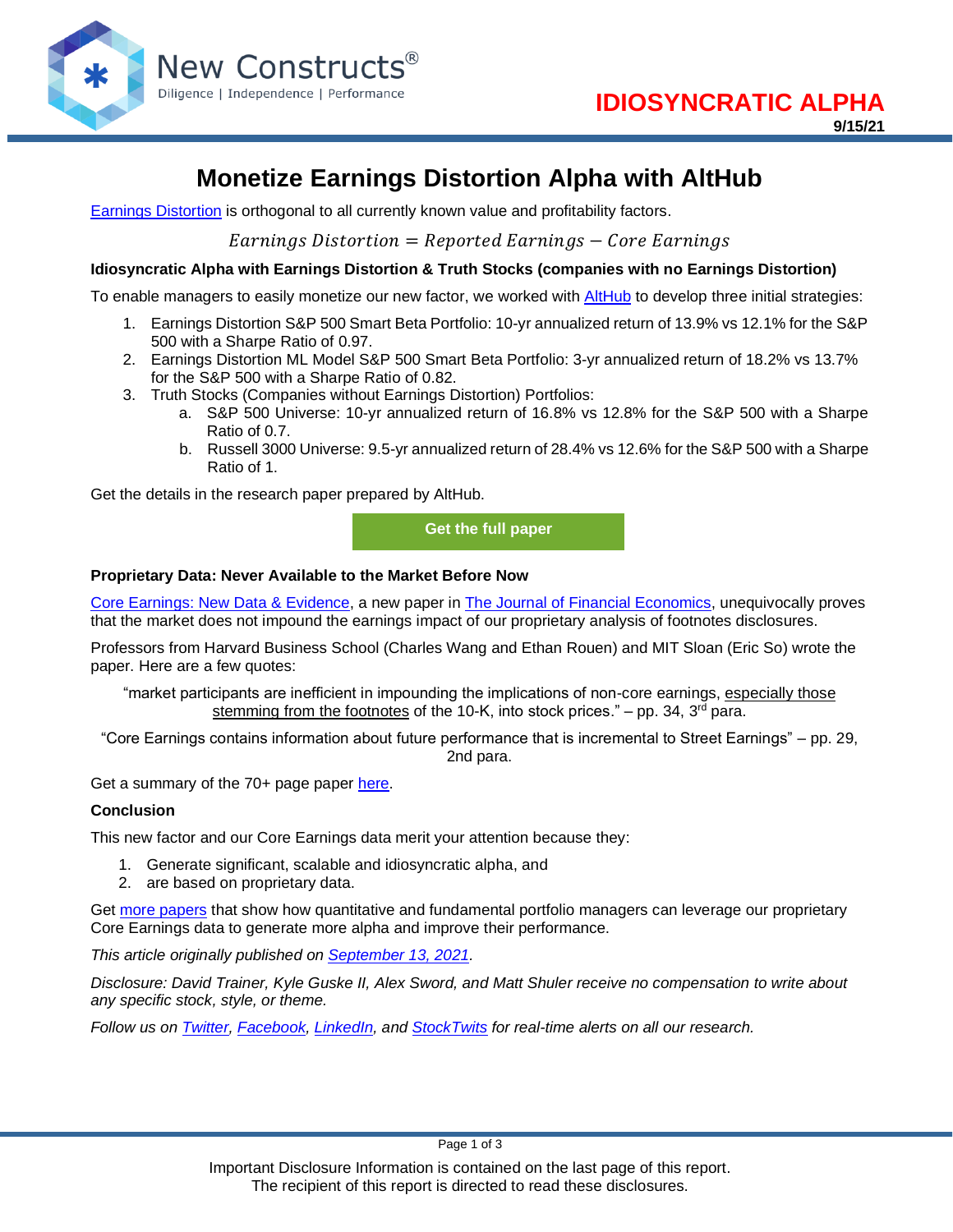

## *It's Official: We Offer the Best Fundamental Data in the World*

Many firms claim their research is superior, but none of them can prove it with independent studies from highlyrespected institutions as we can. Three different papers from both the public and private sectors show:

- 1. Legacy fundamental datasets suffer from significant inaccuracies, omissions and biases.
- 2. Only our "novel database" enables investors to overcome these flaws and apply [reliable](https://www.newconstructs.com/evidence-on-the-superiority-of-our-earnings-data/) fundamental data in their research.
- 3. Our proprietary measures of [Core Earnings](https://www.newconstructs.com/education-core-earnings-earnings-distortion/) and [Earnings Distortion](https://www.newconstructs.com/earnings-distortion-score-methodology/) materially improve stock picking and forecasting of profits.

#### **Best Fundamental Data in the World**

Forthcoming in [The Journal of Financial Economics,](http://jfe.rochester.edu/) a top peer-reviewed journal, [Core Earnings: New Data &](https://papers.ssrn.com/sol3/papers.cfm?abstract_id=3467814)  [Evidence](https://papers.ssrn.com/sol3/papers.cfm?abstract_id=3467814) proves our Robo-Analyst technology overcomes material shortcomings in legacy firms' data collection processes to provide superior [fundamental data,](https://www.newconstructs.com/data/) [earnings](https://www.newconstructs.com/education-core-earnings-earnings-distortion/) models, and [research.](https://www.newconstructs.com/blog/) More [details.](https://www.newconstructs.com/evidence-on-the-superiority-of-our-earnings-data/)

Key quotes from the paper:

- "[New Constructs'] *Total Adjustments* differs significantly from the items identified and excluded from Compustat's adjusted earnings measures. For example… 50% to 70% of the variation in *Total Adjustments* is not explained by *S&P Global's (SPGI) Adjustments* individually." – pp. 14, 1st para.
- "A final source of differences [between New Constructs' and S&P Global's data] is due to data collection oversights…we identified cases where Compustat did not collect information relating to firms' income that is useful in assessing core earnings."  $-$  pp. 16,  $2<sup>nd</sup>$  para.

#### **Superior Models**

A top accounting firm features the superiority of our ROIC, NOPAT and Invested Capital research to Capital IQ & Bloomberg's in [Getting](https://www.newconstructs.com/getting-roic-right/) ROIC Right. See the [Appendix](https://www.newconstructs.com/wp-content/uploads/2019/06/Getting-ROIC-Right.pdf) for direct comparison details.

Key quotes from the paper:

- "...an accurate calculation of ROIC requires more diligence than often occurs in some of the common, off-the-shelf ROIC calculations. Only by scouring the footnotes and the MD&A [ as New Constructs does] can investors get an accurate calculation of ROIC." – pp. 8,  $5<sup>th</sup>$  para.
- "The majority of the difference…comes from New Constructs' machine learning approach, which leverages technology to calculate ROIC by applying accounting adjustments that may be buried deeply in the footnotes across thousands of companies."  $-$  pp. 4,  $2<sup>nd</sup>$  para.

#### **Superior Stock Ratings**

Robo-Analysts' stock ratings outperform those from human analysts as shown in this [paper](https://papers.ssrn.com/sol3/papers.cfm?abstract_id=3514879) from Indiana's Kelley School of Business. Bloomberg features the paper [here.](https://www.bloomberg.com/news/articles/2020-02-11/robot-analysts-outwit-humans-in-study-of-profit-from-stock-calls?sref=zw7RLDfe)

Key quotes from the paper:

- "the portfolios formed following the buy recommendations of Robo-Analysts earn abnormal returns that are statistically and economically significant." – pp. 6, 3<sup>rd</sup> para.
- "Our results ultimately suggest that Robo-Analysts are a valuable, alternative information intermediary to traditional sell-side analysts."  $-$  pp. 20, 3<sup>rd</sup> para.

Our mission is to provide the best fundamental analysis of public and private businesses in the world and make it affordable for all investors, not just Wall Street insiders.

We believe every investor deserves to know the whole truth about the profitability and valuation of any company they consider for investment. More details on our cutting-edge technology and how we use it are [here.](https://www.youtube.com/watch?v=wRUr5w4zDVA)